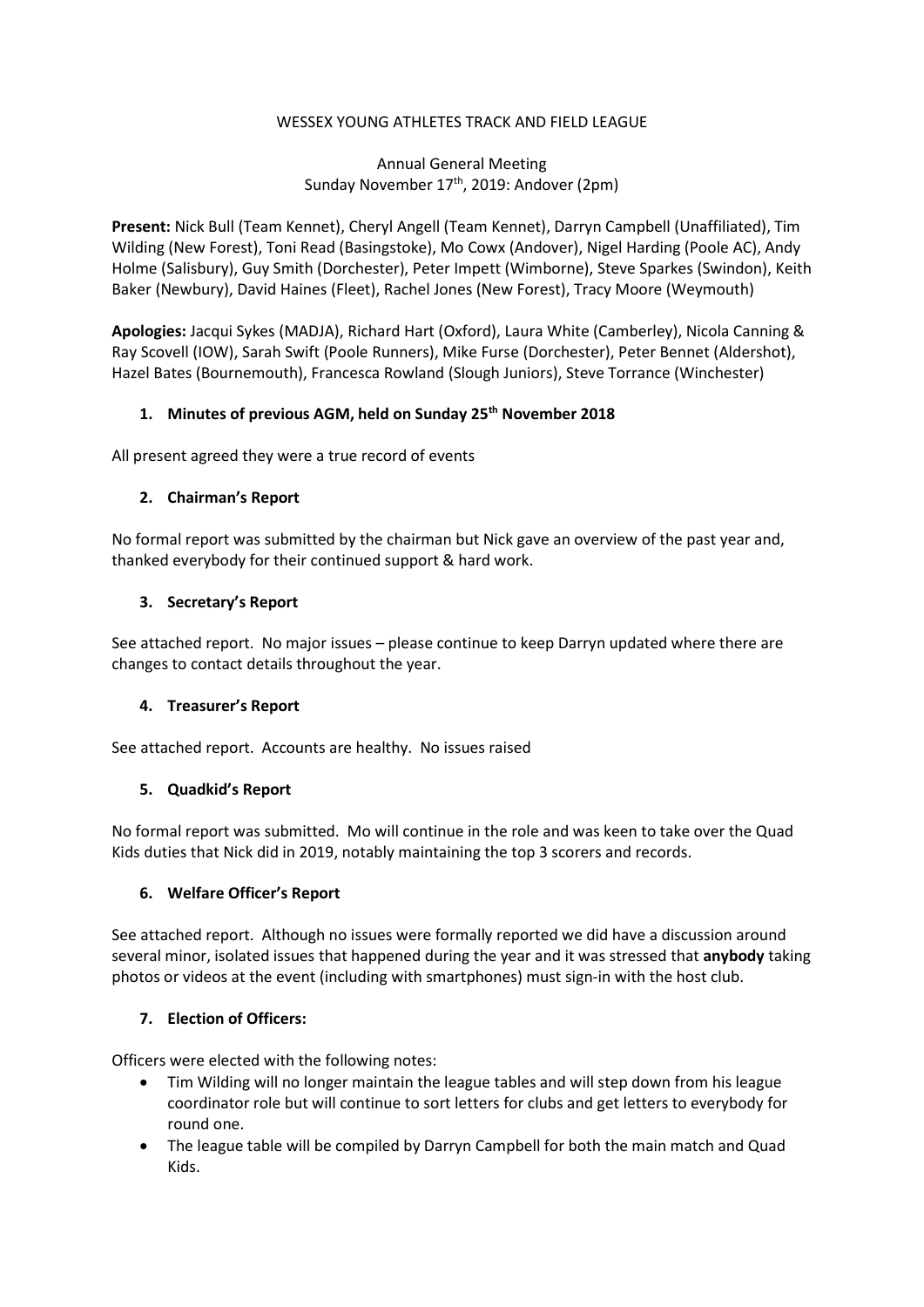- The President / Vice President are not committee roles.
- The Chairman proposed that Nigel Harding be raised to a Life Vice President rather than just a Vice President. Proposal was seconded by Darryn and unanimously agreed by all present. Following the AGM Nigel graciously acknowledged the sentiment but felt Life Vice President was more suited for a non-active contributor and would prefer to continue acting as a Vice President.
- The club continues to struggle with league coordinators. There was a proposal for all teams to have a league coordinator (1 per club) & on the day one present coordinator could be appointed – this was agreed to be a good idea but not mandated
- Rachel, Andy & Mo agreed to help as league coordinators if their clubs are competing at the match. Nick will try to organize the fixtures accordingly.

| Role                  | <b>Name</b>          | Proposed by      | Seconded by          |
|-----------------------|----------------------|------------------|----------------------|
| President             | <b>Tim Wilding</b>   |                  |                      |
| <b>Vice President</b> | <b>Nigel Harding</b> |                  |                      |
| Chairman              | <b>Nick Bull</b>     | Tim Wilding      | <b>Cheryl Angell</b> |
| Vice Chair            | Laura White          | Nick Bull        | Rachel Jones         |
| Secretary             | Darryn Campbell      | Cheryl Angell    | <b>Steve Sparkes</b> |
| Quad Kids Coordinator | <b>Mo Cowx</b>       | Nick Bull        | Darryn Campbell      |
| Treasurer             | <b>Cheryl Angell</b> | Guy Smith        | Mo Cowx              |
| League Records /      | <b>Nigel Harding</b> | <b>Nick Bull</b> | Mo Cowx              |
| Athletics Weekly /    |                      |                  |                      |
| Results               |                      |                  |                      |
| Welfare Officer       | <b>Cheryl Angell</b> | <b>Guy Smith</b> | Mo Cowx              |
| League Coordinator    | <b>Nick Bull</b>     |                  |                      |
| League Coordinator    | <b>Cheryl Angell</b> |                  |                      |
| League Coordinator    | <b>Laura White</b>   |                  |                      |
| League Coordinator    | <b>Richard Beck</b>  |                  |                      |
| League Coordinator    | <b>Rachel Jones</b>  |                  |                      |
| League Coordinator    | <b>Andy Holme</b>    |                  |                      |
| League Coordinator    | <b>Mo Cowx</b>       |                  |                      |

Darryn to email clubs asking for League Coordinator volunteers.

# 8. Clubs joining / leaving

There is no change to the league structure in 2020

# 9. 2020 dates and venues

Nick is still working on the fixture matrix. It was stressed that the Isle of Wight's track's lack of Trackmark accreditation means we can not host a match on IOW in 2020

# 10. League fees

The fee structure was agreed:

- £200 per club who hosts a fixture
- £250 for clubs who do not host a fixture

Cheryl had several requests: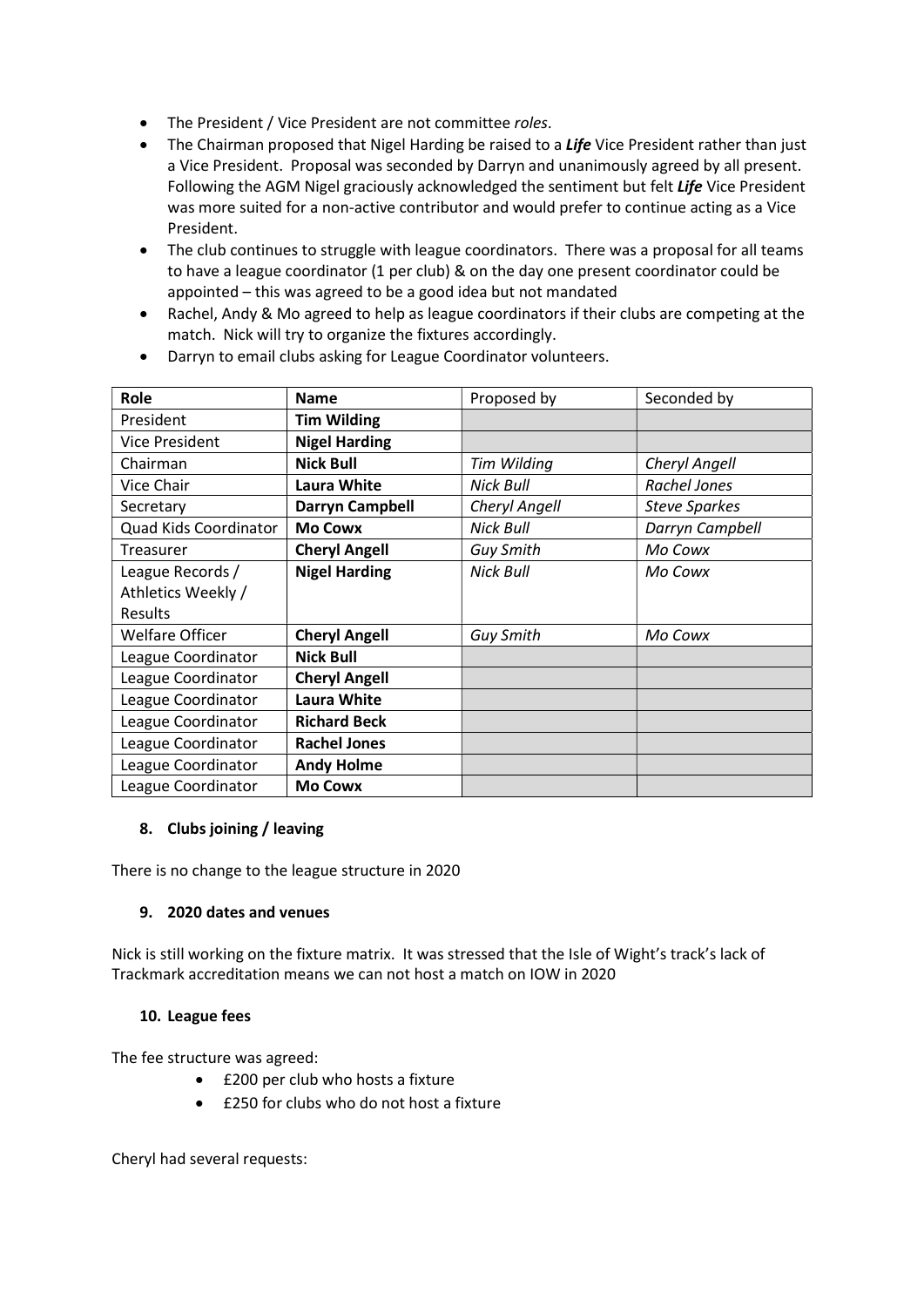- Clubs are OK to pay by BACS but must pay the amount in full rather than take any deductions prior to payment – Cheryl will reimburse any money owed back separately.
- Clubs paying by BACS MUST make it clear who the payment is from in the reference
- Clubs should return the registration form to Cheryl with payment. The form will be provided separately.

## 11. Officials proposals

It was agreed that the following would be adopted as a TRIAL for 2020. We will review this at the 2020 AGM:

Clubs will earn additional league points per match for providing the following:

- 1 field official at level 2 or above (0.5 league points)
- 2 field officials at level 1 or above (0.5 league points per field official)
- 1 track judge at level 1 or above (0.5 league points)
- 1 timekeeper at level 1 or above (0.5 league points)

For a total of 2.5 additional league points per match meaning a potential total of 10 additional league points over the course of the league.

This structure is unique, other leagues award points during the match e.g. 25 match points for providing a track judge). The league decided against this more common approach as we are a development league and awarding points during the match could leave athletes disappointed that their performances on the day were let down by a lack of officials provided by their club.

These additional league points are only applicable to the league table and only affect a club's position in the league, i.e. a club can still win a match without providing enough officials but doing so will negatively impact their position in the league table. Of course, the league is keen for all clubs to provide their full compliment of officials, at a minimum.

Host clubs MUST contact the person compiling the league table (Darryn in 2020) and state the number of additional league points to be awarded to each competing club at their match.

# 12. Timetable

There was a discussion of the difficulties we had during the 2019 season regarding matches overrunning. The following suggestions were unanimously agreed as good ideas:

- Hosting clubs should be encouraged to use a second starters' assistant to help line up athletes prior to their events, particularly the 100m and 200m. This second starters' assistant does not need to be graded.
- The league coordinator on the day could potentially help as that second starters' assistant
- Track officials should consider running 16 starters in each QuadKids 600m race.

The proposal from Nigel to increase the time allocated for 300m U15G and U17W from five to ten minutes was unanimously agreed. Darryn took the action to update the timetable and website. This means all events after the 300m U15G and U17W will shift 5 minutes later.

#### 13. Rules

No changes to the rules resulted from any discussions during the AGM.

#### 14. Scoring system